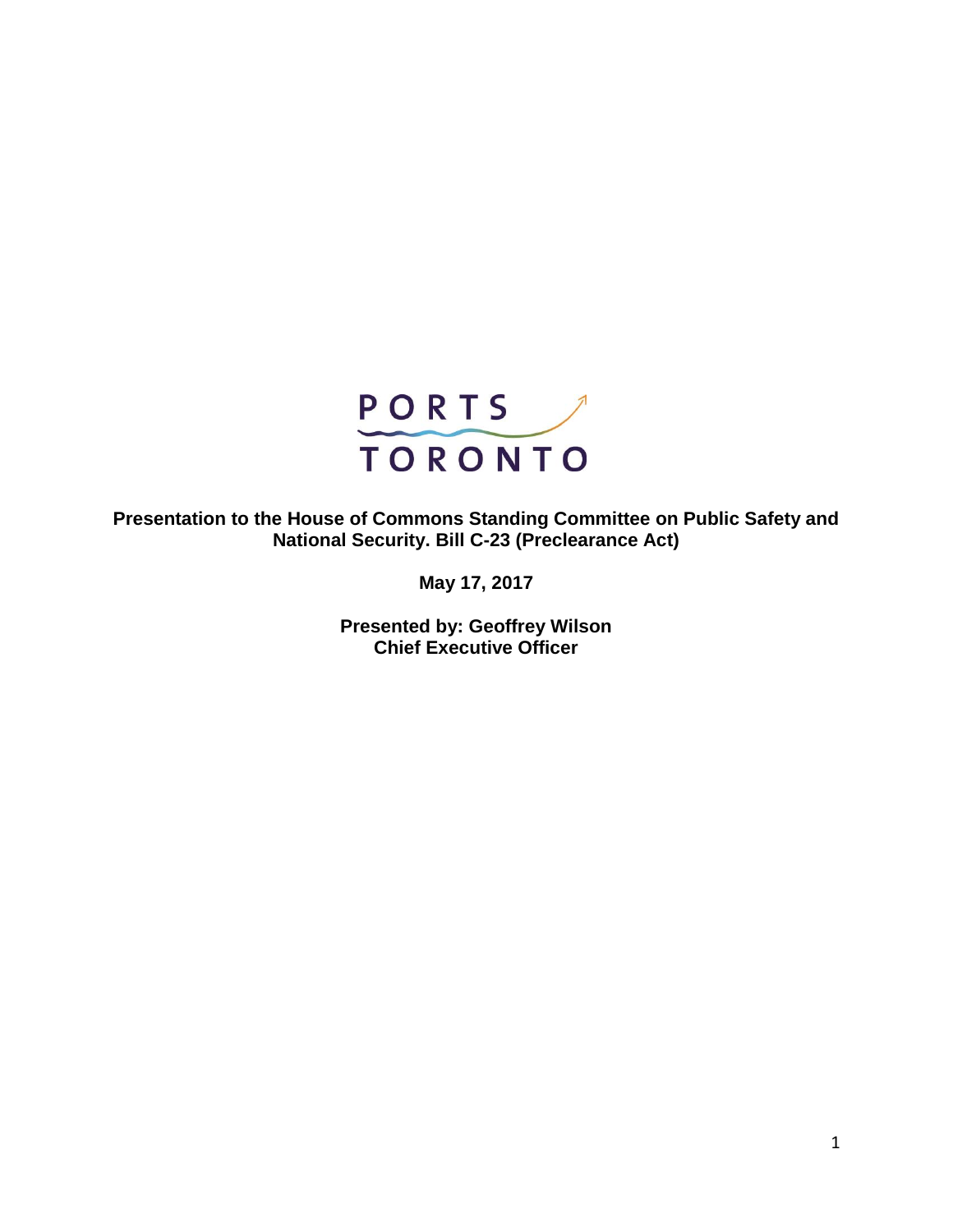Thank you for this opportunity to present our perspective regarding Bill C-23 and the importance of preclearance to Canada's economy, connectivity, security and global competitiveness. My name is Geoffrey Wilson and I am the CEO of PortsToronto, the federal government business enterprise that owns and operates Billy Bishop Toronto City Airport, as well the Outer Harbour Marina complex, and the marine terminal operations in the Port of Toronto. I am joined today by my colleague Gene Cabral who is the Executive Vice President of Billy Bishop Airport, which is the area of our business we will focus on here today.

We believe PortsToronto is in a good position to speak about the expansion of the U.S. preclearance system in Canada given that we have spent the last several years working with organizations on both sides of the border to bring an expanded program to our airport.

Billy Bishop Airport has achieved overwhelming success in the last decade. Growing from a facility that serviced just 25,000 passengers per year in 2006, Billy Bishop Airport welcomed 2.7 million passengers in 2016. The airport generates more than \$2.1 billion in economic impact per year and has created 6,500 jobs, 1,900 of which are at the airport.<sup>1</sup> Located less than 3 kilometres from downtown Toronto, Billy Bishop Airport continues to win global awards from organizations such as Conde Nast, Skytrax and Airport Council International for being one of the top airports in both North America and the world, and enjoys a remarkable customer satisfaction rating of 99 percent.<sup>2</sup>

Through two award-winning carriers in Porter Airlines and Air Canada, Billy Bishop Airport provides direct service to more than 20 destinations including Porter Airlines' direct, non-stop travel to such U.S. hub and regional markets as New York, Chicago, Boston, Washington, Burlington, Pittsburg, Orlando and Myrtle Beach, and offers connections to an additional 80 U.S. cities through airline partnership agreements. In fact, each year more than 450,000 passengers travel to and from the U.S. through Billy Bishop Airport.

Billy Bishop Airport is the ninth largest airport in Canada, and the sixth largest for departing U.S.-bound passengers. We are however the only airport among the top nine that is currently without preclearance services. We are excited by the opportunities that preclearance at our airport presents, and will continue to work with the federal government to implement the new preclearance agreement in a way that will support the goals for the overall program and enable a new preclearance site in Canada.

I have now made my case for why preclearance should be expanded to include Billy Bishop Airport – it is a thriving, highly valuable gateway that facilitates travel and trade. Now let me take a moment to contextualize why an additional preclearance facility in Toronto is beneficial. As noted by the U.S. Department of State, the "bilateral relationship between Canada and the U.S. is one of the closest and most extensive in the world." More than \$2 billion in goods and services and approximately 300,000 people a day cross between the two countries. Further, trade between Toronto alone and markets in the U.S. equals more than \$86 billion per vear.<sup>3</sup>

 $\overline{a}$ 

<sup>1</sup> Inter*VISTAS* Economic Impact Study. December 2014.

<sup>&</sup>lt;sup>2</sup> Environics Public Opinion Survey. June 2016.

<sup>&</sup>lt;sup>3</sup> U.S. Department of State:<http://www.state.gov/r/pa/ei/bgn/2089.htm>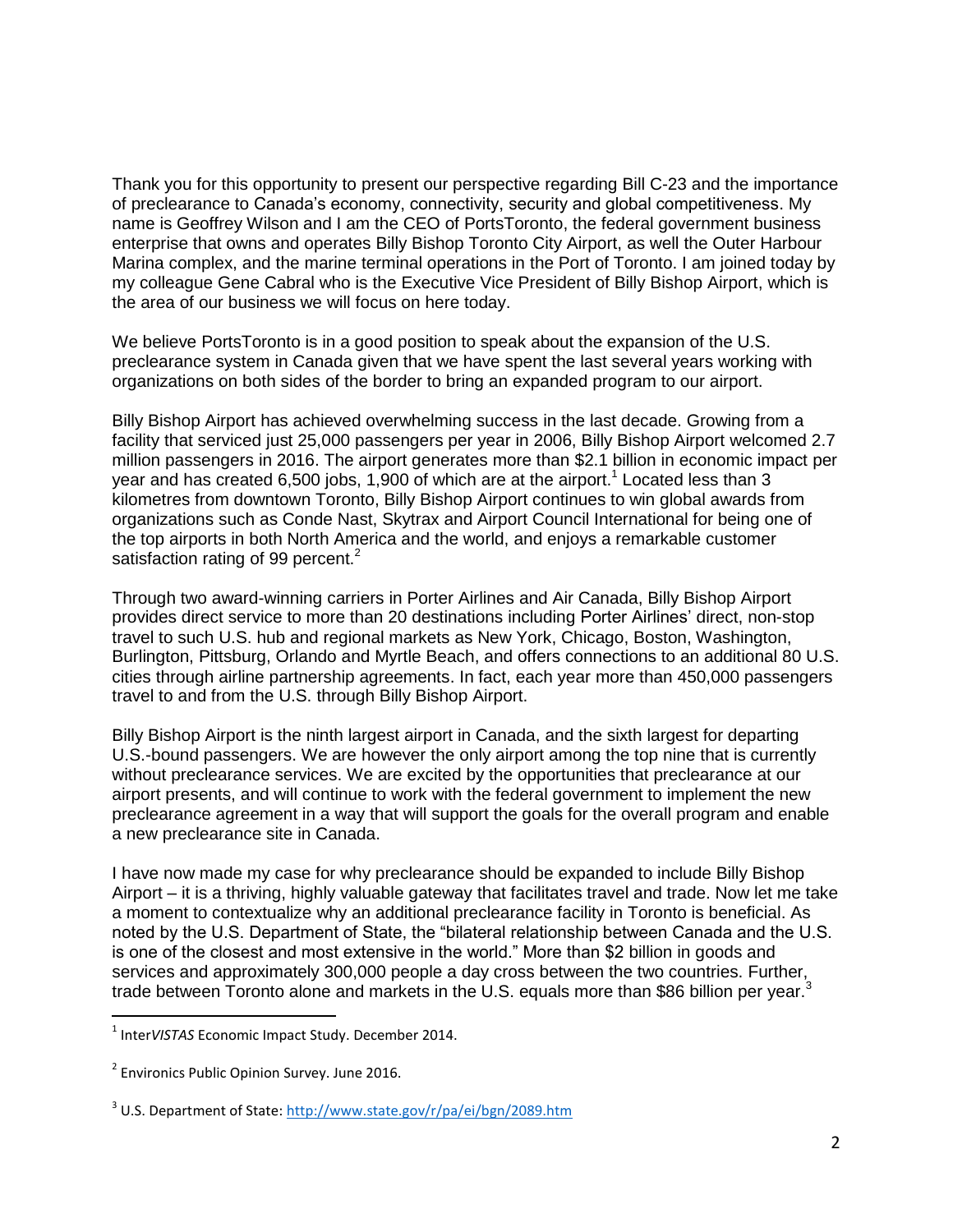Toronto is a city of nearly 3 million people with a total of 5.5 million in the greater metropolitan area. One-quarter of Canada's population lives within 150 kilometres of Toronto and more than 60 per cent of the U.S. population is within a 90-minute flight to the city.<sup>4</sup> Toronto is the centre of the Canadian financial industry and home to Canada's information technology industry, life sciences sector, film industry, automotive industry as well as many of Canada's leading academic institutions. So enabling an additional and convenient link between Toronto and the U.S. via Billy Bishop Airport just makes sense.

In my last few minutes, I would like to speak specifically about preclearance and offer our perspective on the Land, Rail, Marine and Airport Preclearance Agreement.

As you know, U.S. preclearance started in Canada in 1952 at Toronto's Pearson International Airport. Preclearance has developed over the years into a sophisticated program to enhance both trade between the United States and Canada and border security.

From a consumer perspective, one of the key benefits is that once passengers are through the preclearance process in Canada they travel essentially as a domestic passenger to the United States. This means they arrive at a domestic gate in the receiving airport and leave the airport as would a domestic U.S. passenger, either to connect with another flight or start their travel in the United States.

This opens up potential new markets in the U.S. for trade and travel as it enables passengers to access cities that are serviced by smaller airports that may not have U.S. Customs and Border Protection facilities. It also provides greater choice for consumers in the airports and rail terminals available to them and will go a long way in making travel quicker and more efficient by providing more choice and access points.

A report released by Toronto's Pearson International Airport last week estimated that more than 110 million passengers and over 1 million tonnes of cargo will flow through southern Ontario airports by 2043, compared to 49.1 million passengers and more than 470,000 tonnes of cargo today.<sup>5</sup> That is double what it is today. This expected growth in population, economic activity and air service demand presents real capacity challenges that southern Ontario must acknowledge and prepare for. Expanding preclearance is one way of preparing for this growth and opening up more airports to U.S. travel.

But preparing for growth and opportunity by introducing measures to promote speed, access and efficiency does not have to come at the price of border security. In fact, it is our understanding that through an expanded preclearance agreement borders will become more secure and enforcement officials will have more resources to keep borders safe and protected.

In meetings we have participated in on the operational side of preclearance we have come to understand that Canadians will benefit from the fact that, should they have difficulty accessing the U.S. for reasons such as inappropriate identification or paperwork, they are still in their home country, subject to the rights and protections of Canadian law.

 $\overline{a}$ 

<sup>&</sup>lt;sup>4</sup> Canadian International Development Platform: [http://cidpnsi.ca/blog/portfolio/canadian-foreign](http://cidpnsi.ca/blog/portfolio/canadian-foreign-directinvestment-overseas-quick-review)[directinvestment-overseas-quick-review](http://cidpnsi.ca/blog/portfolio/canadian-foreign-directinvestment-overseas-quick-review)

<sup>&</sup>lt;sup>5</sup> Flying Together: The Southern Ontario Airport Network. May 9, 2017.